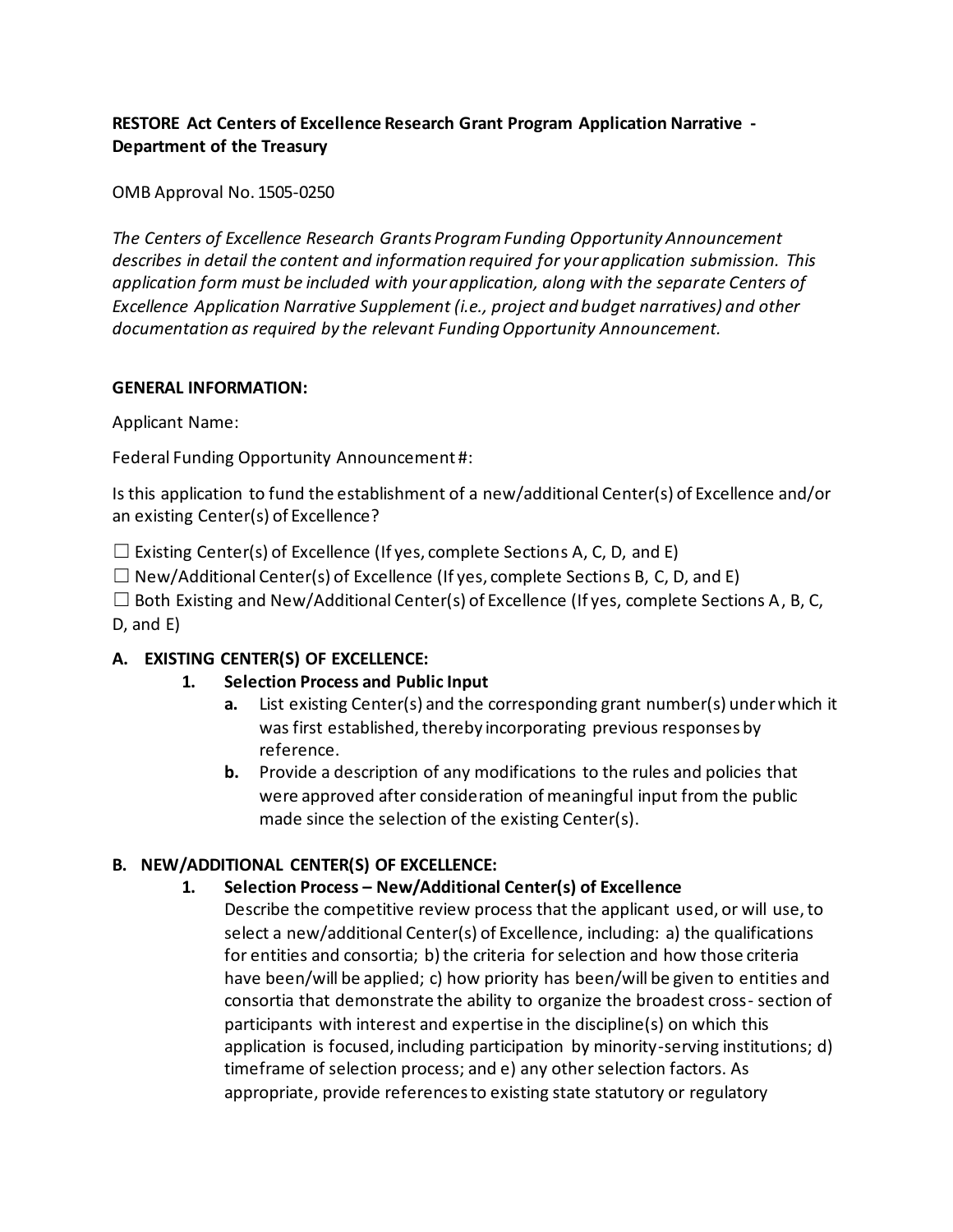requirements.

## **2. Public Input – New/Additional Center(s) of Excellence**

Explain the process the applicant has engaged in or will engage in to provide 45 day minimum public review and comment on its rules and policies, including the competitive selection process, and the consideration of meaningful input from the public, including broad-based participation from individuals, businesses, Indian tribes, and non-profit organizations. Provide links to public comments, newspaper articles, transcripts, or minutes of meetings, etc. If these are not available on the Internet, please attach relevant documents to the application package.

### **C. RECIPIENT INFORMATION (required for all applications):**

## **1. Subaward Management**

Describe how the applicant will manage the subaward(s) to the Center(s), including the applicant's policies and procedures for issuing subawards; the process to guard against conflicts of interest; the process for selecting science, technology, or monitoring projects; and monitoring subrecipient's performance and compliance, including the subrecipient's oversight of lower tier subrecipients.

## **D. CENTER OF EXCELLENCE INFORMATION (required for all applications):**

### **1. Contact Information**

Please provide the name of the Center(s) of Excellence and the name and address for each entity selected to operate the Center(s) of Excellence as a subrecipient of the applicant; attach more pages as needed. Also, provide the Principal Investigator's (PI) contact information.

- a. Name of Center of Excellence:
- b. Name of Subrecipient:
- c. Street address:
- d. City:
- e. County/Parish:
- f. State:
- g. Zip code:
- h. UEI Number
- i. PI Name:
- j. PI Phone Number:
- k. PI Email Address:

### **2. Eligible Disciplines**

Select the applicable eligible disciplines that each Center will be focusing on as part of this grant request. (Select all that apply)

 $\Box$  Coastal and deltaic sustainability, restoration and protection, including solutions and technology that allow citizens to live in a safe and sustainable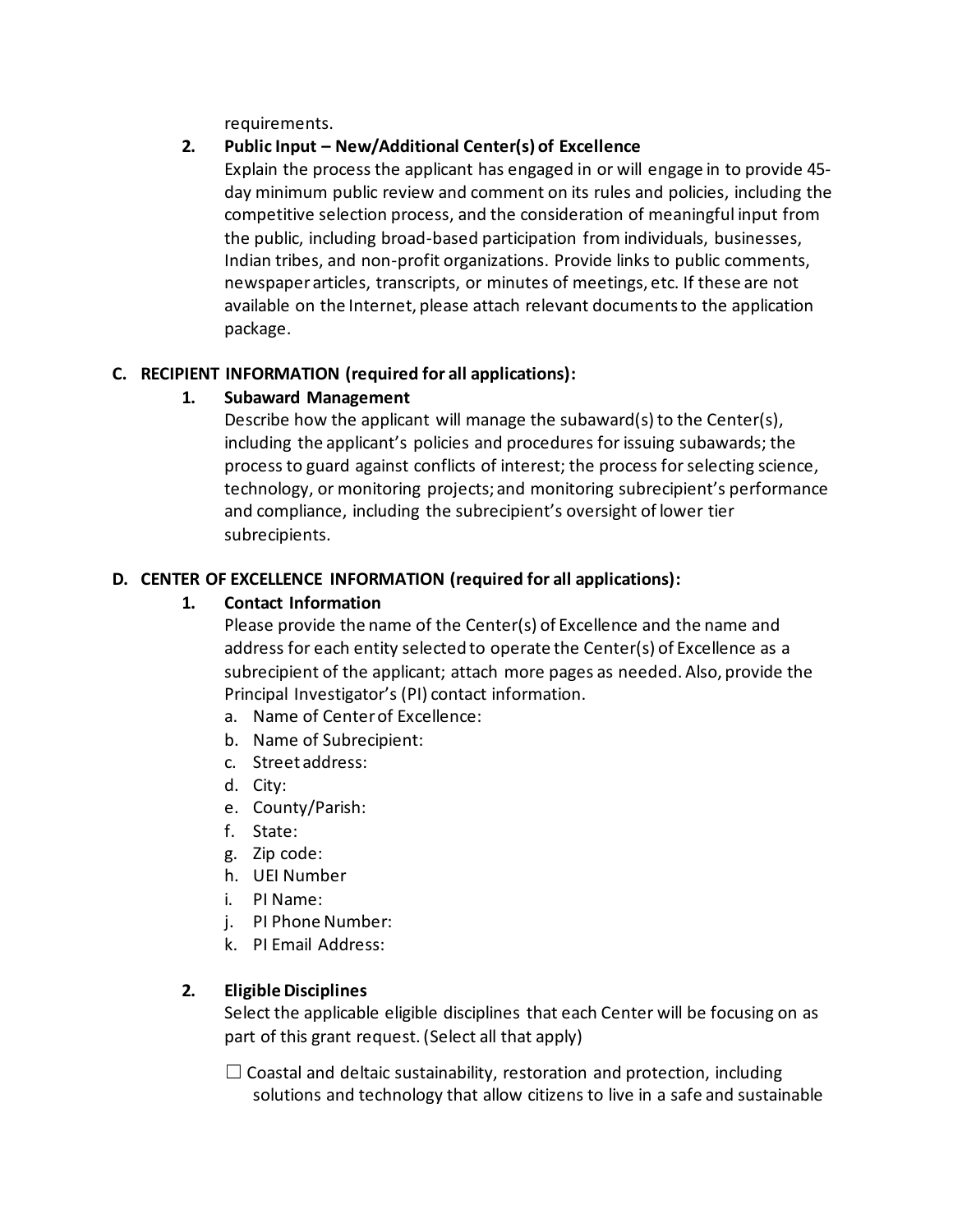manner in a coastal delta in the Gulf Coast Region

- $\Box$  Coastal fisheries and wildlife ecosystem research and monitoring in the Gulf Coast Region
- $\Box$  Offshore energy development, including research and technology to improve the sustainable and safe development of energy resources in the Gulf of Mexico
- $\Box$  Sustainable and resilient growth and economic and commercial development in the Gulf Coast Region
- $\Box$  Comprehensive observation, monitoring, and mapping of the Gulf of Mexico

## **3. Center Details**

Provide more information on each Center, including what type of entity it is and whether it is a consortium.

- a. Type of Entity (Institution of higher education, corporation, etc.):
- b. Is the Center of Excellence a consortium?
	- □ No.
	- $\Box$  Yes. If yes, list all member organizations and addresses:

### **4. Minority-Serving Institutions**

Select whether there is a Minority-Serving Institution(s) and name the entity and type of MSI if applicable.

 $\square$  No.

 $\Box$  Yes. If yes, name and type of institution(s): (e.g., Historically Black College or University or Hispanic Serving Institution – see definition o[f Minority](http://www2.ed.gov/about/offices/list/ocr/edlite-minorityinst.html)  [Institution and list of](http://www2.ed.gov/about/offices/list/ocr/edlite-minorityinst.html) institutions.

### **5. Location**

Is the Center of Excellence located in the Gulf Coast Region, as defined at 31 CFR § 34.2? Explain or upload a map if necessary.

 $\square$  No.

 $\Box$  Yes.

### **E. PROGRAM DETAILS (required for all applications):**

### **1. Proposed Scope of Work**

A detailed scope of work that fully describes the program for which funding is requested, including:

- a. Key Personnel. Include the name and contact information for the following:
	- i. Applicant's Authorizing Official authorized to sign the grant application and award:
		- Name Email
		- Phone
	- ii. Project Director responsible for the project: